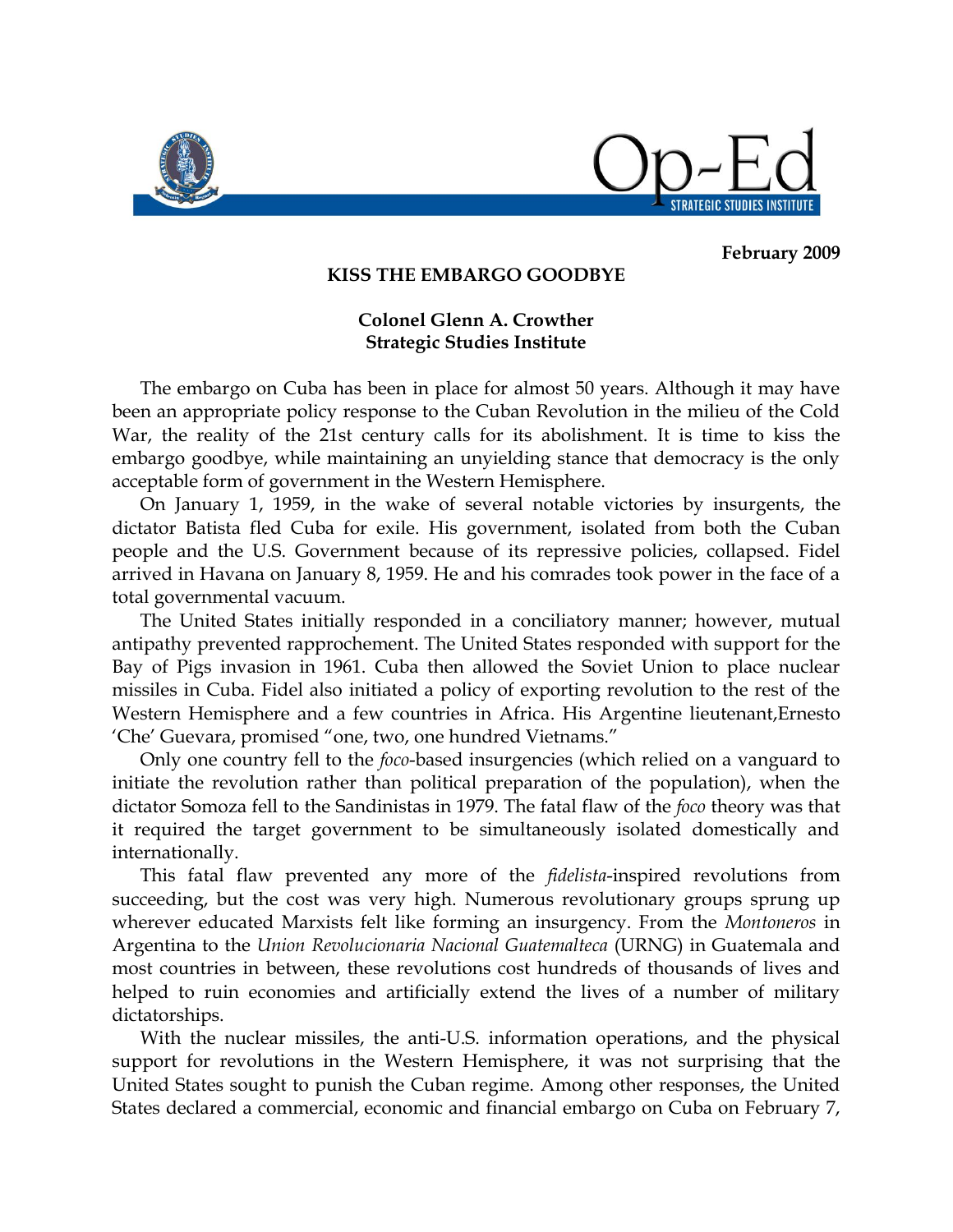1962. The proximate cause was Cuban expropriation of properties owned by U.S. corporations and citizens; however, the long-term goal was to destabilize Cuba and hopefully cause regime change in Havana.

Although Soviet support for Cuban Revolution prevented the embargo from achieving destabilization or regime change, it has caused quite a bit of pain over the last 46 years. During the Cold War, this tactic was one of several that the United States could use against our international opponents. The diplomatic and economic isolation that Cuba has endured over the years certainly lessened its capability to provide even more support to world-wide revolutions. The resources that the Cuban Revolution cost the Soviet Union were indeed part of the pressures that eventually caused the dissolution of the USSR.

Since the end of the Cold War, however, the need for an embargo has lessened. There is no more Soviet Union to place nuclear weapons in Cuba. The Cuban Revolution, although still performing espionage in the United States and conceptually supporting those who would wish us harm, is not a danger to this or any other country. There is no more exportation of Marxist revolutions. The only reasons for supporting the embargo are: (1) we need to continue pressuring the regime to motivate it to reform, and (2) the Cuban community in Miami wants us to continue. This ongoing pressure led to legislation to reinforce the embargo in 1992 (the Cuban Democracy Act, or the "Torricelli Law") and in 1996 (the Cuban Liberty and Democracy Solidarity Act, or the "Helms-Burton Act").

The first reason, the need to maintain pressure to cause Cuba to reform, has manifestly failed. In spite of over 4 decades of pressure, little to no reform has taken place. The Cuban state remains repressive. Not only did the embargo fail, but it is not in step with our policies towards other communist regimes who were our opponents during the Cold War. We reestablished relations with the People"s Republic of China. We reestablished relations with Vietnam. We speak routinely with the Democratic People"s Republic of Korea (North Korea). The only states that we do not talk to routinely are ones that are perceived to be a danger to us, such as Iran. No one claims that Cuba is a threat to us. Engagement with China and Vietnam has helped to motivate them to usher in economic (if not political) reforms. Very few, domestically or internationally, would ever say that the policy of engaging China and Vietnam has failed.

The second reason, that U.S. citizens in Miami want a tight embargo, has slowly gone the way of the Cold War. Although most people in the United States find the Castro regime odious and seek to free the Cuban people, it is difficult to find many people who believe that the embargo eventually will be effective. In addition, many Cubans in the United States got used to sending assistance home to their families in the 1990s. When the second President Bush tightened the embargo by limiting travel to Cuba and the amount of money people could send there, the resolve of many of these people began to wane when their families back home suffered as support decreased.

An additional reason that fewer Cubans in Florida support the embargo is generational. Although at one time most Cubans in Florida had fled the country in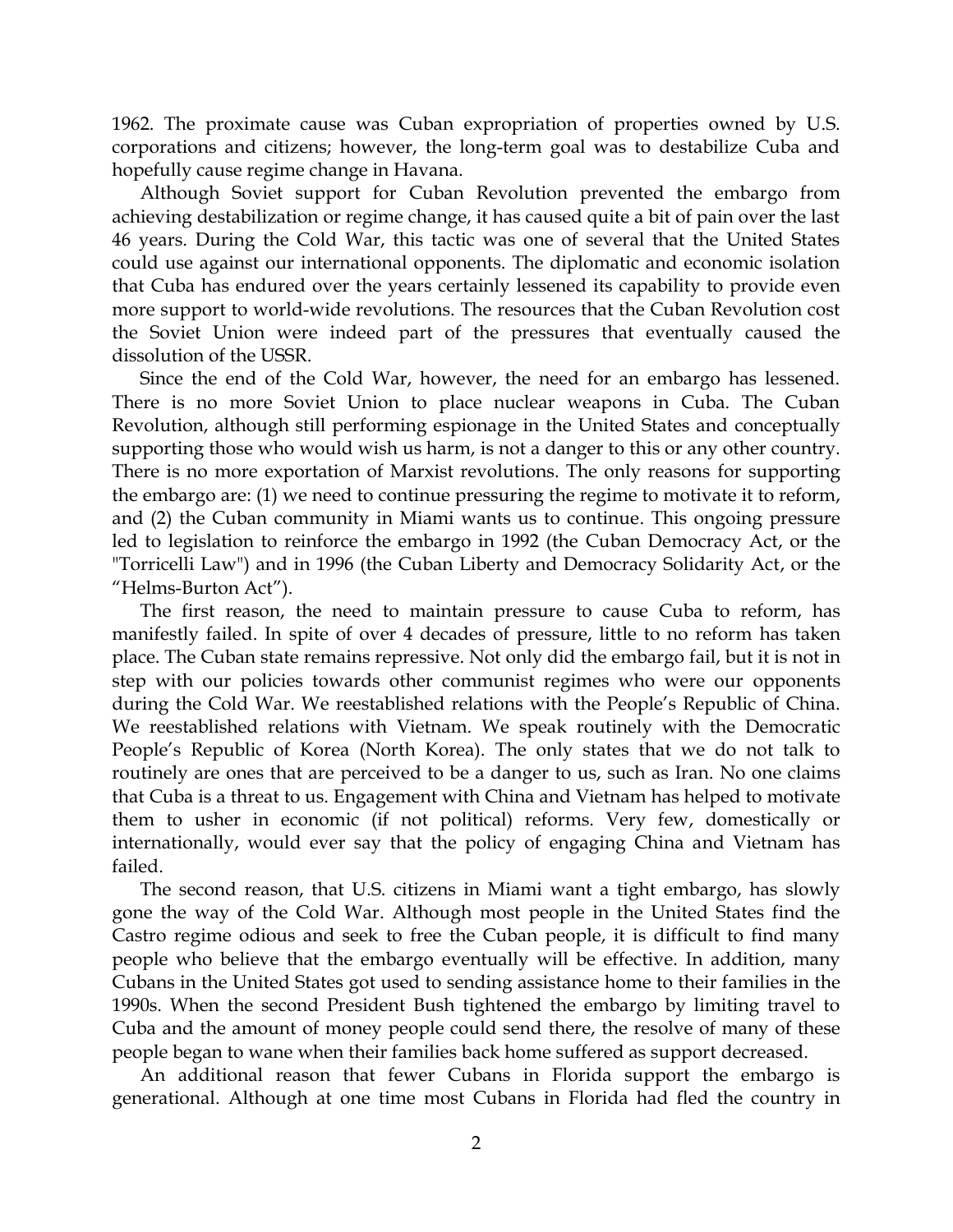response to the Revolution, the demographics of the diaspora have changed. Now there are several types of exiles. Some are still the original group from the late 1950s and early 1960s. They were joined by a group in 1965 from the Cuban port of Camarioca and between 1965 through 1972 on "Freedom Flights." These were joined by the *Marielitos* in the early 1980s. Since that time, a steady stream of *balseros* have come to the United States. Another group that is usually overlooked is the children (and now grandchildren) of Cuban exiles, many of whom are still in Florida. While the number of initial exiles dwindles, the number of their descendants grows. They are replacing their parents as the dominant voice of Cubans in the United States.

Although many believe there is unity in thinking among all Cubans in the United States, conversations with people from each of these groups demonstrate that this is not true. Although the diminishing group of original exiles still tends to be extremely anti-Castro, many of the others just want the whole thing to end so that they can either go home, or get this all behind them. Others just want to be able to help their families at home or be free to travel back and forth at will. The offspring of the original exiles (the oldest of whom are now in their early 50s) tend to be anti-Castro, however many of them are not as enthusiastic as their parents about overthrowing the Revolution. Most desire that the Castro regime go away and Cuba be free, but they feel that time will make this happen, and they are not usually dedicated to this cause like their parents. In private conversation, however, a trend appears. Very few Cubans in the United States actually want the embargo to continue.

While the reasons for maintaining the embargo are few and declining, there are several good reasons to lift the embargo. The first is the cost to the Cuban people, and the second is that, ironically, the embargo is the only excuse that the Castro regime has to maintain its tyranny. By enforcing the embargo, we are empowering the Cuban Revolution. The third reason is to show the world that we are willing to try a new approach to motivate the Cubans to move towards democracy. The last reason is to open up the Cuban market to the United States.

The cost to the Cuban people has been huge. Besides the violence visited upon them by their repressive regime, there is also the economic and quality of life costs of isolation. Castroite resistance to democratic and economic reforms combines with the deleterious effects of the embargo. The Cuban people, who enjoyed one of the largest economies in the Western Hemisphere in 1959, suffer from poverty stemming from a paucity of jobs and medical problems caused by a lack of protein and vitamins in their diet.

The one reason that no one mentions is that the embargo provides an excuse for the regime's tyranny. Dissidence is punished by jail or execution. The 75 dissidents who met with the head of the U.S. interest section in Havana were imprisoned for sentences that averaged 17 years. The government maintains a relatively large Ministry of the Interior to provide internal security. It also maintains the Comités para la Defensa de la Revolución (Committees for the Defense of the Revolution [CDR]), which makes neighbors spy on neighbors and family members spy on each other. The government points to U.S. actions as the reason for that internal security.